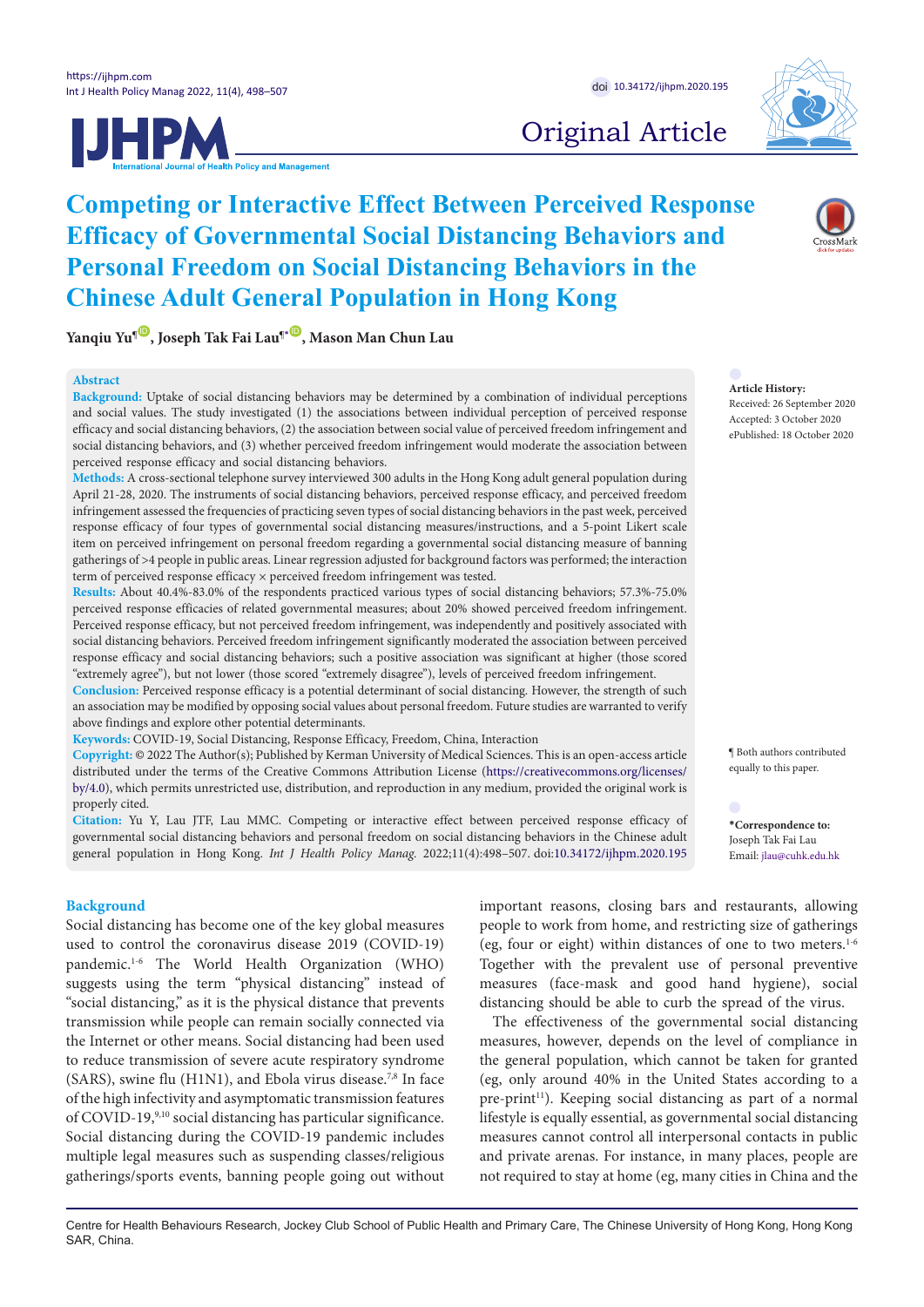# **Key Messages**

#### **Implications for policy makers**

- The levels of uptake of social distancing behaviors and perceived response efficacy of governmental social distancing measures were high in Hong Kong.
- Improvement on perceived efficacy of related governmental measures may increase the uptake of social distancing behaviors directly.
- Around one fifth of participants considered the restriction of gathering size in public areas an infringement of personal freedom.
- The effect of perceived infringement of freedom did not compete against perceived response efficacy onto the uptake of social distancing behaviors.
- The positive effect of perceived response efficacy on the uptake of social distancing behaviors was significant only among those with a stronger, but not weaker, perception about freedom infringement.

### **Implications for the public**

Social distancing is a controversial public health measure that involves both public health benefits (eg, reduction of transmission of coronavirus disease 2019 [COVID-19]) and conflicting values (eg, perceived infringement of personal freedom). In Hong Kong SAR, China, the levels of perceived response efficacies were relatively high, which might contribute to the relatively high levels of the uptake of various social distancing behaviors. In contrast, about one fifth of participants had concerns about the infringement of personal freedom due to a social distancing measure, but such personal value had no competing effect against perceived response efficacy onto social distancing behaviors. Notably, perceived infringement of personal freedom moderated the association between perceived response efficacy and social distancing behaviors, indicating that perceived response efficacy only affected people who had stronger, but not weaker, perceptions about freedom infringement. The findings suggest that structural factors may modify the effect of cognitive factors on determining social distancing behaviors.

United States) and people are free to join large social gatherings in private settings. Thus, like other personal preventions, social distancing is very often a volitional personal choice that is subjected to multiple cognitive determinants. There is a dearth of published studies that investigated such determinants, although a few preprints reported factors such as income, empathy, norms, and boredom.12-15

Perceived response efficacy is a potential key factor of social distancing behaviors. It refers to a person's belief about whether the recommended action will actually avoid the threat.16 In the present study, it refers to the perceived effectiveness of the governmental social distancing policies in controlling the COVID-19 pandemic. Various behavioral health theories have highlighted the significance of perceived response efficacy in determining health-related behaviors. For instance, perceived response efficacy is often seen as a part of the construct of perceived benefits in the Health Belief Model,<sup>17</sup> which states that a person would perform a health-related behavior if he/she perceives high susceptibility/ severity related to the health problem and high levels of perceived benefit/self-efficacy (confidence)/cue to action and a low level of barrier. The Protection Motivation Model of fear appeal also involved perceived response efficacy, which represents coping appraisal process regarding a threat; jointly with self-efficacy, it determines whether an individual would take up a health-related behavior.<sup>16</sup> Empirically, ample studies have shown that perceived response efficacy of preventive measures was significantly associated with uptake of such behaviors during H1N1 and H5N1 outbreak periods.<sup>18-21</sup> The very limited literature suggested that the same was probably true regarding social distancing during the COVID-19 pandemic. A Korean study showed that perceived response efficacy was positively associated with social distancing behaviors (reducing the use of public transportation, keeping away from crowded places, and postponing/canceling social events)<sup>22</sup>; another Iranian study reported that perceived response efficacy was positively associated with protection

motivation to conduct COVID-19-related preventive behaviors among health workers, which was associated with the actual behaviors.<sup>23</sup> A study showed that perceived efficacy of governmental actions related to COVID-19 varied across countries (Norway >Israel >the United States >Colombia >Brazil >Germany), and it was associated with the number of individuals' preventive actions.<sup>24</sup> Our literature search cannot find other studies that investigated the relationships between perceived response efficacy of governmental social distancing measures and individual social distancing behaviors related to COVID-19. Such studies are important as perceived response efficacy can be increased by health promotion.

According to the socio-ecological model, structural factors are also strong determinants of health-related behaviors.<sup>25-27</sup> There were severe disputes about the implementation of social distancing measures within some governments and countries, such as the United States.<sup>6,28</sup> This disputes were partly due to the obviously severe negative impacts of social distancing on the recessing economies in many countries.<sup>29</sup> As a structural factor, inconsistency between social values and a public health control measure may reduce public engagement in the behavior (social distancing in this case). For instance, some studies conducted in Africa reported that trust toward the government was associated with preventive behaviors against Ebola.30-32 A few studies looked at the role of values and various community responses during the COVID-19 pandemic. One of them showed that collectivism was associated with a stronger risk perception of COVID-19 and weaker psychological maladjustment.<sup>33</sup> Freedom is highly valued. A preprint reported that social distancing policies had reduced overall movement and travel at both individual and state levels in the United States.<sup>34</sup> Social distancing, including the commonly exercised mandatory measure of gathering size restriction, may be perceived as an infringement of personal freedom in Hong Kong. It changed from a restriction of >4 people (from March 29 to May 4, 2020 when the study was conducted) to >8 people (from May 5 to June 18, 2020)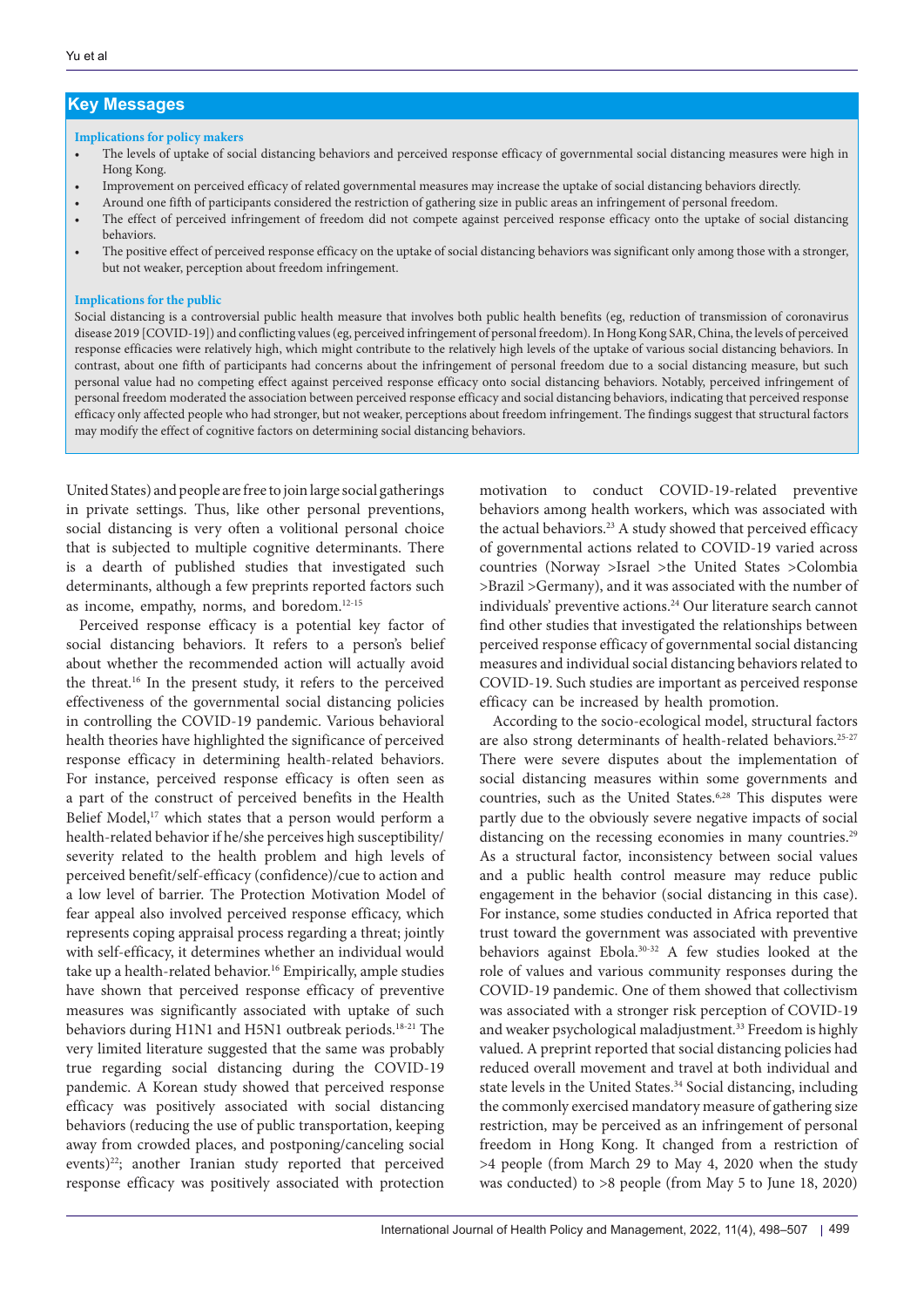according to the severity of the outbreak, and it has a strong impact on Hong Kong people's daily life, as it is a very dynamic and densely populated city that people have to meet frequently for social and work reasons. The belief that social distancing infringes on individual freedom may compromise compliance with social distancing measures. In some countries (eg, the United States, Britain, and Italy), protests were held against the implementation of governmental social measures, stating that it limits personal freedom.35,36 In a previous study, the view that "the government interferes far too much in our everyday lives" was negatively associated with perceived risk for COVID-19.37 Our literature review, however, cannot identify any study that investigated the relationship between the value of personal freedom and social distancing behaviors.

The present study investigated the associations between a personal-level facilitating factor (perceived response efficacy of social distancing measures) and a structural prohibiting factor (the perception that the mandatory restriction of gathering size in public areas infringes personal freedom) and the levels of social distancing behaviors in the past week. Besides looking at whether the two constructs would exhibit independent competing associations with social distancing behaviors, statistical significance of the moderation effect of perceived infringement of personal freedom for the association between perceived response efficacy and levels of social distancing behaviors was also tested in this study. Three hypotheses were tested: (1) perceived response efficacy would be positively associated with social distancing behaviors; (2) perceived infringement of personal freedom would be negatively associated with social distancing behaviors; (3) a significant statistical interaction would exist (ie, the association between perceived response efficacy and social distancing behaviors would be stronger among those with higher levels than those with lower levels of perceived infringement of personal freedom).

# **Methods**

# Study Design

A random telephone survey was conducted among Hong Kong Chinese adults (aged ≥18 years) during April 21-28, 2020; 300 participants were anonymously interviewed between 6-10:30 pm (10 to 15 minutes) by experienced interviewers to avoid over-sampling non-working individuals. Telephone numbers were randomly drawn from the most updated residential telephone directory. The household member whose birthday was closest to the interview date was invited to join the study if the household had more than one eligible prospective participants. The participants were briefed by the interviewer about the background of the study and the option to skip questions or quit any time without being questioned. The questions were asked in the fixed sequence of perceptions (perceived response efficacy and perceived infringement of personal freedom) followed by behaviors (social distancing). Unanswered telephone calls were given at least three attempts before being classified as invalid. Unavailable eligible participants were contacted again; appointments were made if necessary. Verbal informed consent was obtained prior to commencement of the interviewers; the interviewer signed

on a form to plead that they had explained the study fully to the participants and answered their questions. Of the eligible participants,  $54.3\%$  (n = 300) completed the interviews. No incentives were given to the participants.

# Measures

# *Background Variables*

Information about socio-demographics and the perceived need to have close physical contacts during work (1 = extremely low/not applicable to  $5 =$  extremely high) was collected.

# *Social Distancing Behavior Scale*

The 7-item scale assessed the levels of social distancing behaviors in the past week, by asking about self-reported frequencies of avoiding: (*i*) going out unless necessary, (*ii*) social gatherings, (*iii*) meeting with acquaintances, (*iv*) visiting crowded places, (*v*) being within 1.5 meters with other people, (*vi*) gatherings involving >4 persons, and (*vii*) using public transportation. The items were measured with 5-point Likert scales ( $1 =$  never to  $5 =$  always); higher scores indicated higher levels of social distancing behaviors. Confirmatory factor analysis was conducted to test the one-factor model of the Social Distancing Behavior Scale, which found satisfactory goodness-of-fit indices after taking into account of covariance between item error terms (Chi-square/ $df = 1.28$ ,  $P < .001$ , comparative fit index  $[CFI] = 0.99$ , normed fit index  $[NFI] =$ 0.98, and root mean square error of approximation [RMSEA] = 0.07). The Cronbach's alpha was 0.82.

# *Perceived Response Efficacy Scale of Governmental Social Distancing Measures*

The 4-item scale assessed the level of perceived response efficacy for various governmental social distancing measures/ instructions, including  $(i)$  banning gatherings of  $>4$  persons in public areas, (*ii*) closure of entertainment venues (eg, bars, cinemas, beauty salons, night clubs, and fitness centers), (*iii*) closure of public facilities (eg, library and sports field), and (*iv*) banning people going out unless necessary. The items were rated with 5-point Likert scales (1 = extremely low to 5 = extremely high); higher scores indicated higher levels of perceived response efficacy. The confirmatory factor analysis on the one-factor model of the perceived response efficacy scale (PRES) showed satisfactory goodness-of-fit [Chi-square/*df* = 3.54, *P* < .001, CFI = 0.99, NFI = 0.99, and RMSEA =  $0.09$ ]. The Cronbach's alpha was 0.82.

# *Perceived Infringement of Personal Freedom Due to Social Distancing*

One item assessed how much the participants agreed with the statement "The banning of gatherings of >4 persons in public areas by the government infringes on my right for personal freedom"  $(1 =$  extremely disagree to  $5 =$  extremely agree).

# Statistical Analysis

Simple and multivariable (adjusted for background factors) ordinary least square linear regression analysis were conducted to test the associations among background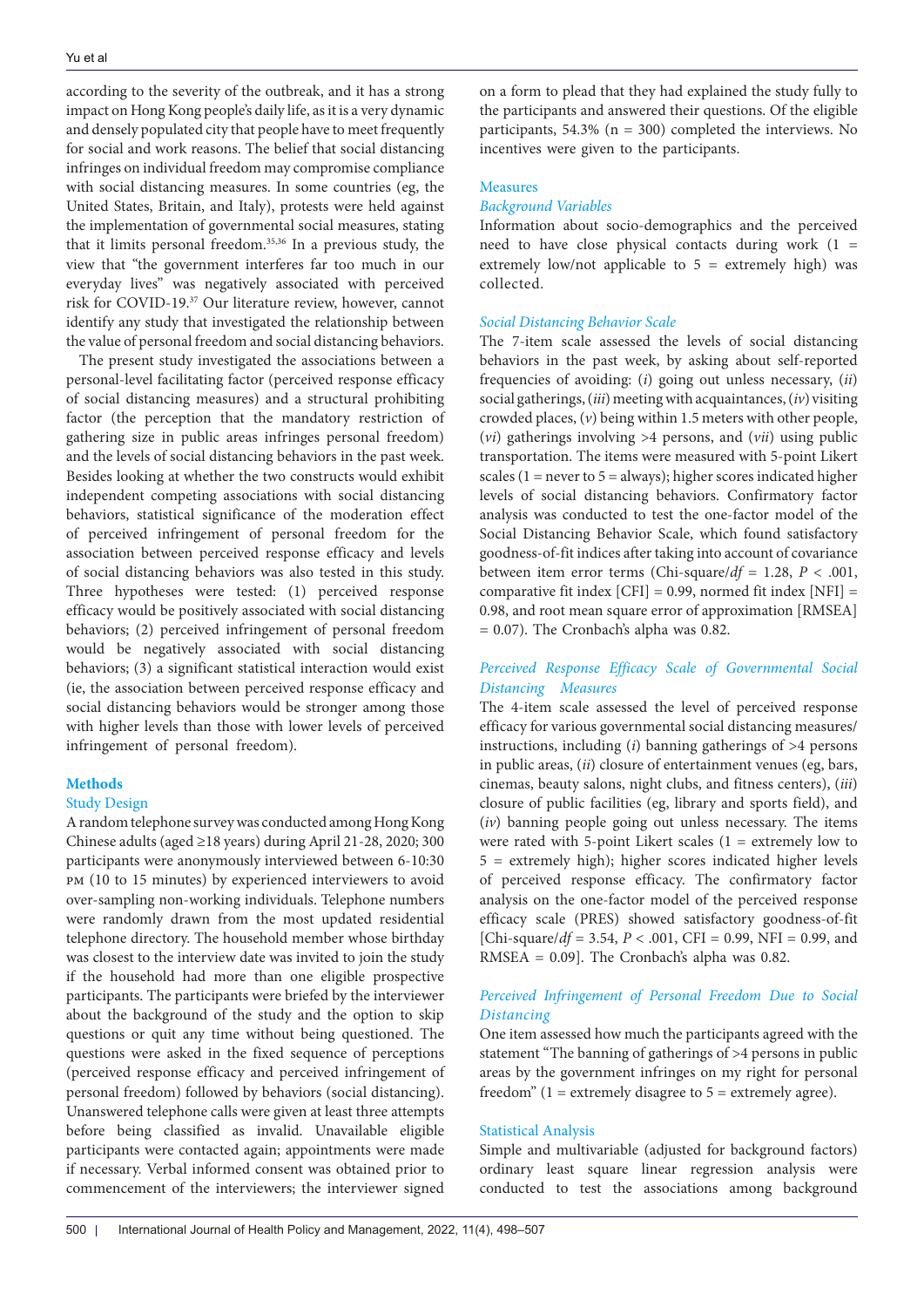factors, PRES, perceived infringement of freedom, and the level of social distancing behaviors. Standardized regression coefficients (*β*) were presented in this report. It represents the change in the number of standard deviation (SD) in the dependent variable, given one unit change in the independent variable of concern. The moderation effects of perceived infringement of freedom on the association between PRES and social distancing behaviors were examined by testing the significance of the interaction term of PRES  $\times$  perceived infringement of freedom, after adjustment of background factors. To illustrate the meaning of the moderation effect graphically, the modeled regression lines between perceived response efficacy and social distancing behaviors were plotted for two scores of the perceived freedom infringement scale with endorsement of "extremely disagree (value = 1)" and "extremely agree (value = 5)." The moderation effect and the graphical presentation were generated by Process Macro<sup>38</sup> in SPSS 21.0. The statistically significant level was defined as two-sided  $P < .050$ . The term of marginal significance was used when the results were close to but did not meet the traditional convention for statistical significance  $(P < .050)$ , ie, when .050 < *P* < .100.

## **Results**

# Descriptive Statistics *Background Characteristics of the Participants*

Among the 300 participants, close to or more than half were females (67.3%), aged >55 years old (47.4%), and being married/cohabitating with someone (65.3%). About 1/4 received tertiary education or above (25.6%) and perceived moderate to extremely high need to have close physical contacts (<1.5 meters) during work (26.7%) [\(Table 1](#page-3-0)).

#### *Social Distancing Behavior Scale*

The mean (SD; range) score of the Social Distancing Behavior Scale was 27.8 (5.7; 7-35). Descriptive statistics of compliance with specific social distancing behaviors are presented in [Figure 1](#page-4-0). Close to or more than 80% of the participants frequently or always avoided (*i*) going out unless necessary (78.0%), (*ii*) social gatherings (78.7%), (*iii*) meeting with acquaintances (78.3%), (*iv*) visiting crowded places (83.0%), (*v*) being within <1.5 meters with other people (67.4%), and (*vi*) gatherings involving >4 persons (78.0%). Fewer people, however, frequently/always avoided using public transportation (40.4%).

# *Perceived Response Efficacy of Governmental Social Distancing Measures*

The mean (SD; range) score of the PRES was 15.1 (3.5; 4-20). Over half of the participants considered specific governmental measures to be highly or extremely highly efficacious, including (*i*) banning gatherings of >4 persons (64.0%), (*ii*) closure of entertainment venues (75.0%), (*iii*) closure of public facilities (65.7%), and (*iv*) banning people going out unless necessary (57.3%) [\(Table 1](#page-3-0)).

# *Perceived Infringement of Personal Freedom*

Nearly one-fifth of the participants agreed or extremely

<span id="page-3-0"></span>**Table 1.** Descriptive statistics of participants (n = 300)

|                                                                                  | No. | %    |
|----------------------------------------------------------------------------------|-----|------|
| <b>Background Variables</b>                                                      |     |      |
| Gender                                                                           |     |      |
| Male                                                                             | 98  | 32.7 |
| Female                                                                           | 202 | 67.3 |
| Age                                                                              |     |      |
| 18-35                                                                            | 53  | 17.7 |
| 36-55                                                                            | 102 | 34.0 |
| 56-65                                                                            | 65  | 21.7 |
| > 65                                                                             | 77  | 25.7 |
| Missing data                                                                     | 3   | 1.0  |
| Marital status                                                                   |     |      |
| Single/separated/divorced/widow/widower                                          | 104 | 34.7 |
| Cohabitation/married                                                             | 196 | 65.3 |
| <b>Educational level</b>                                                         |     |      |
| ≤Primary school                                                                  | 53  | 17.7 |
| Middle school/matriculation                                                      | 169 | 56.3 |
| $\geq$ College                                                                   | 77  | 25.6 |
| Missing data                                                                     | 1   | 0.3  |
| Perceived need to have close physical contacts                                   |     |      |
| during work                                                                      |     |      |
| Not applicable/extremely low/low                                                 | 220 | 73.3 |
| Moderate/high/extremely high                                                     | 80  | 26.7 |
| Perceived Response Efficacy of Governmental Social Distancing<br><b>Measures</b> |     |      |
| Prohibition of gatherings of >4 persons                                          |     |      |
| <b>Extremely low</b>                                                             | 9   | 3.0  |
| Low                                                                              | 19  | 6.3  |
| Moderate                                                                         | 80  | 26.7 |
| High                                                                             | 123 | 41.0 |
| <b>Extremely high</b>                                                            | 69  | 23.0 |
| Closure of entertainment venues                                                  |     |      |
| <b>Extremely low</b>                                                             | 7   | 2.3  |
| Low                                                                              | 14  | 4.7  |
| Moderate                                                                         | 54  | 18.0 |
| High                                                                             | 127 | 42.3 |
| <b>Extremely high</b>                                                            | 98  | 32.7 |
| Closure of public facilities                                                     |     |      |
|                                                                                  | 11  |      |
| <b>Extremely low</b>                                                             |     | 3.7  |
| Low                                                                              | 34  | 11.3 |
| Moderate                                                                         | 58  | 19.3 |
| High                                                                             | 108 | 36.0 |
| <b>Extremely high</b>                                                            | 89  | 29.7 |
| Prohibition of people going out unless necessary                                 |     |      |
| <b>Extremely low</b>                                                             | 29  | 9.7  |
| Low                                                                              | 32  | 10.7 |
| Moderate                                                                         | 67  | 22.3 |
| High                                                                             | 73  | 24.3 |
| <b>Extremely high</b>                                                            | 99  | 33.0 |
| Perceived Infringement of Personal Freedom                                       |     |      |
| <b>Extremely disagree</b>                                                        | 78  | 26.0 |
| Disagree                                                                         | 107 | 35.7 |
| Neutral                                                                          | 58  | 19.3 |
| Agree                                                                            | 33  | 11.0 |
| <b>Extremely agree</b>                                                           | 24  | 8.0  |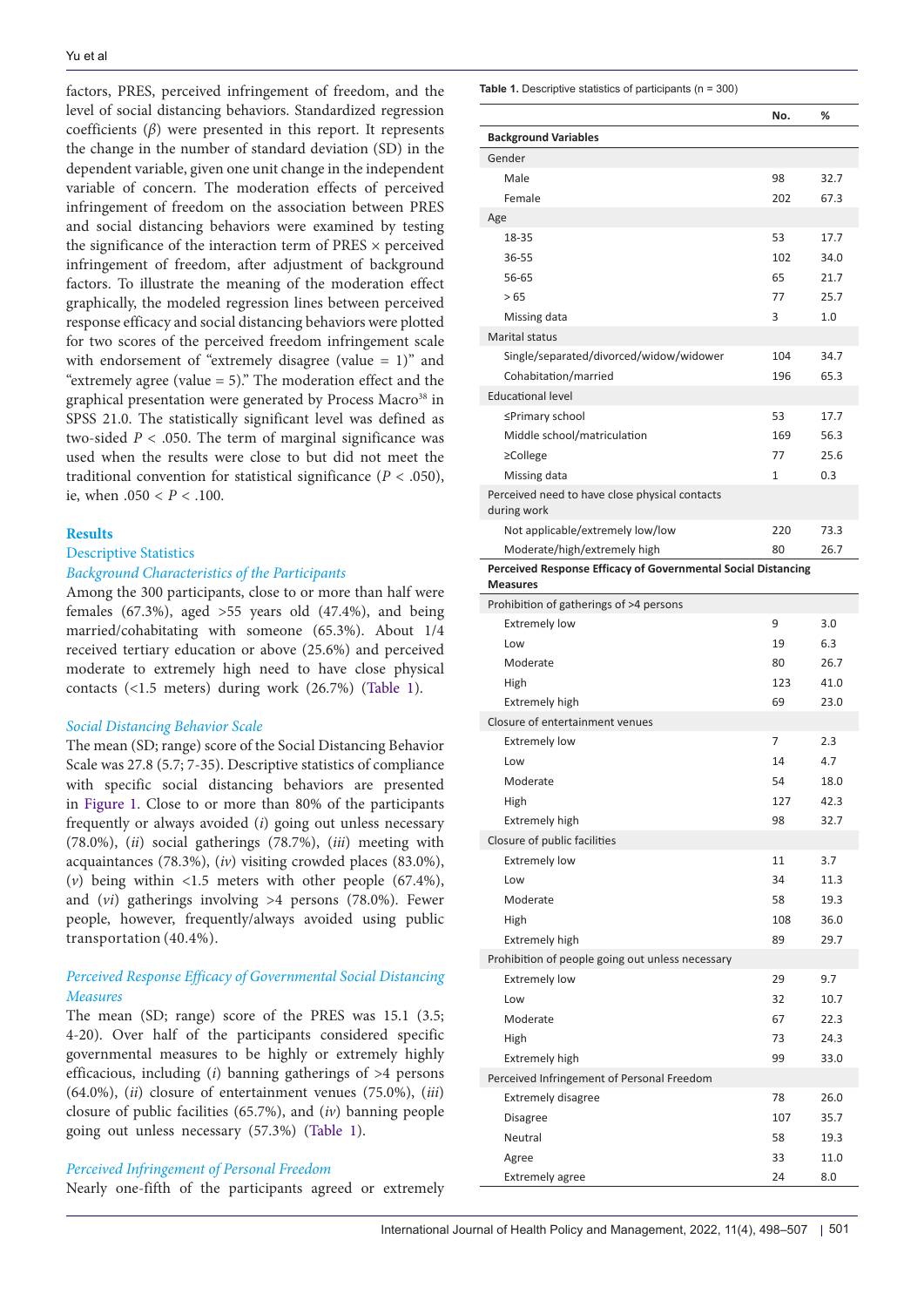<span id="page-4-0"></span>

**Figure 1**. Distributions of the 7 Types of Social Distancing Behaviors.

agreed with the statement that banning gatherings involving >4 persons infringed on his/her right for personal freedom (19.0%) [\(Table 1\)](#page-3-0).

# Simple Regression Analysis for the Associations Between Background Factors and Perceived Response Efficacy/ Perceived Infringement of Personal Freedom

The results are shown in [Table 2.](#page-4-1) Age and current marital/ cohabitation status were positively associated with perceived response efficacy, while those with the secondary educational level were less likely than others to perceive response efficacy. Those with older age and perceived higher need to have close physical contacts during work were less likely than others to perceive infringement of personal freedom. The

other associations were statistically non-significant. The background factors listed in [Table 2](#page-4-1) altogether explained 22.1% and 5.9% of the variance  $(R^2)$  of perceived response efficacy and perceived infringement of personal freedom, respectively (statistics not shown in the tables).

## Correlation Between the 2 Independent Variables

Perceived response efficacy was negatively correlated with perceived infringement of personal freedom (*r* = -0.34,  $P < .001$ 

## Factors of Social Distancing Behaviors

The simple regression (one independent variable and one dependent variable in each model) results showed that two

<span id="page-4-1"></span>**Table 2.** Simple Linear Regression Analysis Among the Studied Variables (n = 300)

|                                                            | <b>Perceived Response</b><br><b>Efficacy</b> |        | Perceived Infringement of<br><b>Personal Freedom</b> |      | <b>Social Distancing</b><br><b>Behaviors</b> |        |
|------------------------------------------------------------|----------------------------------------------|--------|------------------------------------------------------|------|----------------------------------------------|--------|
|                                                            |                                              |        |                                                      |      |                                              |        |
|                                                            | в                                            | P      | в                                                    | P    | в                                            | P      |
| <b>Background variables</b>                                |                                              |        |                                                      |      |                                              |        |
| Gender                                                     |                                              |        |                                                      |      |                                              |        |
| Male                                                       | Ref                                          |        | Ref                                                  |      | Ref                                          |        |
| Female                                                     | $-0.06$                                      | .342   | $-0.01$                                              | .963 | 0.07                                         | .202   |
| Age                                                        |                                              |        |                                                      |      |                                              |        |
| 18-35                                                      | Ref                                          |        | Ref                                                  |      | Ref                                          |        |
| 36-55                                                      | 0.36                                         | < .001 | $-0.14$                                              | .075 | 0.11                                         | .135   |
| 56-65                                                      | 0.34                                         | < .001 | $-0.14$                                              | .059 | 0.35                                         | < .001 |
| $>65$                                                      | 0.57                                         | < .001 | $-0.23$                                              | .003 | 0.21                                         | .004   |
| Marital status                                             |                                              |        |                                                      |      |                                              |        |
| Single/separated/divorced/widow/widower                    | Ref                                          |        | Ref                                                  |      | Ref                                          |        |
| Cohabitation/married                                       | 0.14                                         | .014   | $-0.09$                                              | .130 | 0.12                                         | .045   |
| <b>Educational level</b>                                   |                                              |        |                                                      |      |                                              |        |
| ≤Primary school                                            | Ref                                          |        | Ref                                                  |      | Ref                                          |        |
| Middle school/matriculation                                | $-0.25$                                      | .001   | 0.03                                                 | .693 | $-0.10$                                      | .203   |
| $\geq$ College                                             | $-0.12$                                      | .124   | 0.03                                                 | .748 | $-0.08$                                      | .337   |
| Perceived need to have close physical contacts during work |                                              |        |                                                      |      |                                              |        |
| Not applicable/extremely low/low                           | Ref                                          |        | Ref                                                  |      | Ref                                          |        |
| Moderate/high/extremely high                               | 0.04                                         | .505   | $-0.12$                                              | .046 | $-0.09$                                      | .133   |
| Perceived response efficacy                                |                                              |        |                                                      |      | 0.19                                         | .001   |
| Perceived infringement of personal freedom                 |                                              |        |                                                      |      | $-0.10$                                      | .097   |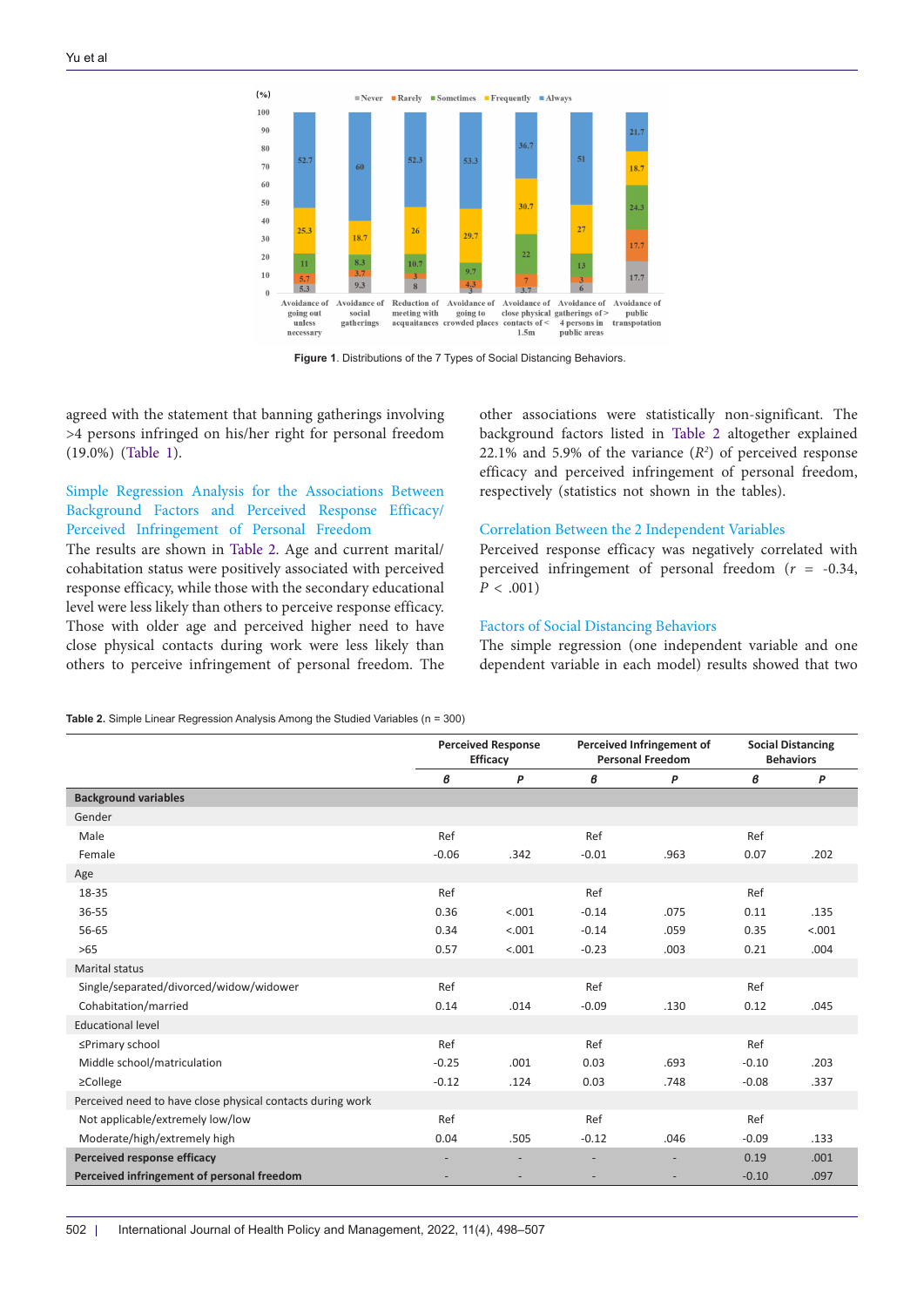of the background factors [older age (>55 years versus 18-35 years) and current marital/cohabitation status] and perceived response efficacy were associated with higher levels of social distancing behaviors ( $\beta$  = 0.19; *P* = .001), while perceived infringement of personal freedom were inversely and marginally  $(.050 < P < .100)$  associated with social distancing behaviors ( $β = -0.10$ ;  $P = .097$ ) (see [Table 2\)](#page-4-1).

The results of the multivariable analysis that adjusted for all the background factors are presented in [Table 3](#page-5-0). First, perceived response efficacy was significantly and positively associated with social distancing behaviors ( $R^2 = 0.115$ ;  $\beta =$ 0.15;  $P = .018$ ; Model 1). Second, the association between perceived infringement of personal freedom and social distancing behaviors was statistically non-significant (*R2* = 0.103; *β* = -0.07; *P* = .200; Model 2). Third, when both perceived response efficacy and perceived infringement of personal freedom were present in the same model (Model 3), the adjusted analysis yielded a R-square value of 0.116. In that model, perceived response efficacy ( $\beta$  = 0.14; *P* = .038) but not perceived infringement of personal freedom ( $\beta$  = -0.63;  $P = .528$ ) was significantly associated with social distancing behaviors.

# Testing Moderation Effect of Perceived Infringement of Personal Freedom on the Association Between Perceived Response Efficacy and Social Distancing Behaviors

In Model 4 of [Table 3,](#page-5-0) the main effect of perceived infringement of personal freedom (the moderator) and the interaction term (perceived infringement × perceived response efficacy), but not the main effect of perceived response efficacy, were statistically significant. The graphical representation of the interaction effect is shown in [Figure 2.](#page-6-0) The strength of the association between perceived response efficacy increased with the level of perceived infringement of personal freedom. Specifically, among those who "extremely agreed" with the statement about perceived infringement of freedom, perceived response efficacy was positively associated with social distancing behaviors ( $B = 0.621$ ;  $P = .004$ ); the association was non-significant among those who "extremely disagree" with the statement about perceived freedom infringement (*B*   $= 0.006$ ;  $P = .969$ ). It is seen from [Figure 2](#page-6-0) that the slope of those with perceived infringement of personal freedom was substantial. It implies that an increase in 2.35 points in social distancing scale score (with the scale range 28 points of the

Social Distancing Behavior Scale) would be resulted when the PRES score increased by 3.5 points, which is equivalent to one SD (within the range of 16 points of PRES). In comparison, the slope of those who did not perceive freedom infringement, as seen from [Figure 2,](#page-6-0) was almost flat.

## **Discussion**

Social distancing has been used as a major global strategy to control the COVID-19 pandemic. The scale and scope of the related measures were unprecedented, ranging from lockdowns to restriction of gathering size in public areas, and involved fines and even imprisonment. The majority of the participants (about 3/4 or more) had practiced various means of social distancing (eg, avoiding social gatherings). However, less seemed to be able to practice physical distancing (eg, keeping a physical distance of >1.5 meters and avoiding using public transportation). This is understandable in the context of Hong Kong where there was no lockdown and working and daily activities were in general normal. The densely populated environment and reliance on public transportation limited the extent of physical distancing. Thus, the level of physical distancing in a city may depend on contextual factors such as population density and utilization rate of public transportation. It is important to compare the findings with other countries that vary in population density and other epidemic and policy features of COVID-19 (eg, the number of cases and the degree of lockdown). Policy-making on social distancing measures need to take the physical and social contexts into account.

In Hong Kong, the relatively low number of COVID-19 infection cases (1103 cases as of June 5, 2020) could be attributed to the almost universal facemask use,<sup>39,40</sup> extensive screening, contact tracing, and quarantine policies. Voluntary and mandatory social distancing should have also played an important role as all these measures reinforce each other. Although social distancing was common, about 1/4 or more of the participants did not observe such measures. Thus, health promotion is still necessary. Younger and single participants were less likely than their counterparts to practice social distancing as they may have more active social and work life. Sex and education were not significantly associated with social distancing. The reasons require further study, as such factors might be both positively and/or negatively associated with multiple factors of social distancing.

<span id="page-5-0"></span>

| <b>Table 3</b> . Multivariable Linear Regression Analysis for Testing Factors of Social Distancing Behaviors and the Interaction Between the 2 Factors (n = 300) |  |  |  |  |  |
|------------------------------------------------------------------------------------------------------------------------------------------------------------------|--|--|--|--|--|
|                                                                                                                                                                  |  |  |  |  |  |

|                                                                 | <b>Social Distancing Behaviors</b> |                    |                        |                    |  |  |  |
|-----------------------------------------------------------------|------------------------------------|--------------------|------------------------|--------------------|--|--|--|
|                                                                 | Model 1                            | Model 2            | Model 3                | Model 4            |  |  |  |
|                                                                 | ß                                  | β                  | ß                      | β                  |  |  |  |
| Perceived response efficacy                                     | $0.15 (P=.018)$                    |                    | $0.14 (P = 0.038)$     | $-0.09$ (P = .463) |  |  |  |
| Perceived infringement of freedom                               |                                    | $-0.07 (P = .200)$ | $-0.63$ ( $P = .528$ ) | $-0.51 (P = .026)$ |  |  |  |
| Perceived response efficacy × Perceived infringement of freedom |                                    |                    |                        | $0.46 (P=.032)$    |  |  |  |
| df1, df2                                                        | (9, 290)                           | (9, 290)           | (10, 289)              | (11, 288)          |  |  |  |
| F                                                               | 4.196 ( $P < .001$ )               | 3.706 (P < .001)   | 3.809 (P < .001)       | 3.927 (P < .001)   |  |  |  |
| $R^2$                                                           | 0.115                              | 0.103              | 0.116                  | 0.130              |  |  |  |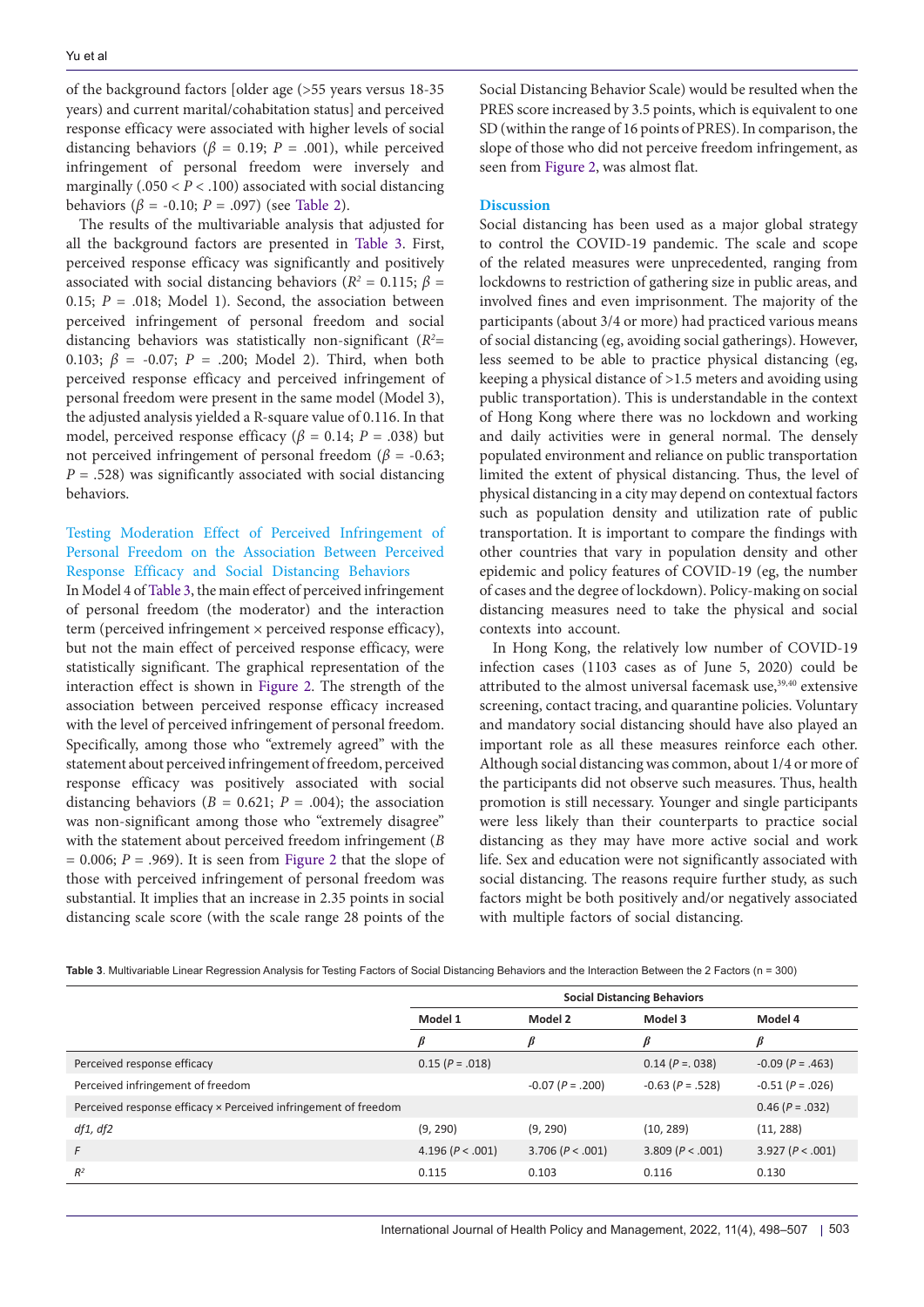<span id="page-6-0"></span>

**Figure 2.** Graphical Representation of the Moderation Effect. Abbreviation: SD, standard deviation.

More than half of the participants perceived relatively high response efficacy regarding various public health measures. About 3/5 to 3/4 of the participants endorsed response efficacy of restricting gathering size of ≤4, closure of entertainment venues and public facilities (eg, playgrounds and museums), and avoidance of going out unless necessary. It is imperative that good compliance of such policies requires good perceived response efficacy in the general population. In the present study, it is noteworthy that perceived response efficacy of the social distancing measures was significantly associated with the level of social distancing. The findings corroborated previous studies that response efficacy of public health measures may increase levels of uptake of personal preventive behaviors.18-21 The study adds similar evidence to the literature of COVID-19 studies. It also partially supports related behavioral health theories postulating perceived response efficacy as a determinant of preventive behaviors (eg, the Health Belief model). International comparisons are important as the levels of perceived response efficacy seem to vary tremendously across countries and among political leaders, who faced tough decisions of balancing between social distancing and economic recovery.

Given the positive association between perceived response efficacy and social distancing behaviors, future studies should explore whether fostering perceived response efficacy via health promotion would increase social distancing during the COVID-19 pandemic. If the findings were affirmative, improvement could be made as the endorsement rate of perceived response efficacy was only about 2/5 in this study. Such health promotion may need to pay attention to the younger people and those with secondary education level as they tended to report lower perceived response efficacy. Younger people might perceive low response efficacy due to their lower perceived risk and perceived susceptibility regarding COVID-19.41 Besides, younger people in Hong Kong showed very low levels of trust toward the government due to the ongoing social movement (unpublished data). The lack of trust might have weakened young people's perceived response efficacy.

Furthermore, we need to know more about the actual response efficacy of social distancing measures, as, except for a few observational studies conducted during H1N1 and H5N1 outbreaks,18-21 solid evidence about the efficacy of social distancing in controlling outbreaks of emerging infectious diseases seems unavailable. It is noteworthy that the setting up and/or relaxation of social distancing rules (eg, one-totwo-meter physical distancing and gathering size of ≤4/≤8) might actually be arbitrary and certainly not evidence-based. Although some related modeling data looked at the effect of social distancing on the spread of COVID-19,<sup>11,42</sup> contextual factors (eg, compliance, screening policies, and the number of cases) might affect the models' accuracies. It is also warranted to understand the effectiveness of various means of social distancing in populations that have various facemask usage rates.

Health promotors need to take structural factors that facilitate or compromise social distancing behaviors into consideration. It is noteworthy that about 1/5 of the participants believed that the local policy of banning gatherings of size >4 in public areas had infringed their freedom. Understandably, perceived freedom infringement was found to be negatively associated with perceived response efficacy. First, according to cognitive emotion regulation theory, those who perceived infringement of freedom may have negative attitudes about social distancing; the negative emotion may foster negative cognitions about the social distancing measures.43 Second, age may be a potential confounder as younger people tended to perceive both lower response efficacy and stronger infringement of personal freedom. Third, the concern about personal freedom might be even stronger in Western societies, which has a tradition of emphasizing the protection of personal freedom.44 It is interesting to point out that Hong Kong has cultural heritages from both the East and the West. A majority (90.6%) of the Hong Kong residents are Chinese; most of their parents or grandparents immigrated from mainland China during the 1950s and 1960s. Traditional Chinese culture is thus vital. In parallel, the city was a British colony prior to 1997. As a result, the education, legal, and medical systems were (are) under strong British influences. Hong Kong has also evolved herself into one of the most internationalized cities. Thus, both the traditional Chinese collectivism and the western belief of personal freedom have deep roots in the general population. It is possibly that Hong Kong has a 'middle ground' position in the spectrum of individualism versus collectivism. Overall, we thus believe that perception of freedom infringement related to social distancing and its impact on social distancing in the Hong Kong general population might be stronger than those of some traditional Asian countries but weaker than those of the Western countries. Cross-cultural comparisons are potentially useful.

It is interesting to see that perceived infringement of personal freedom was not directly associated with social distancing behaviors. It thus did not point in the opposite direction against perceived response efficacy in determining levels of social distancing. One plausible reason for the non-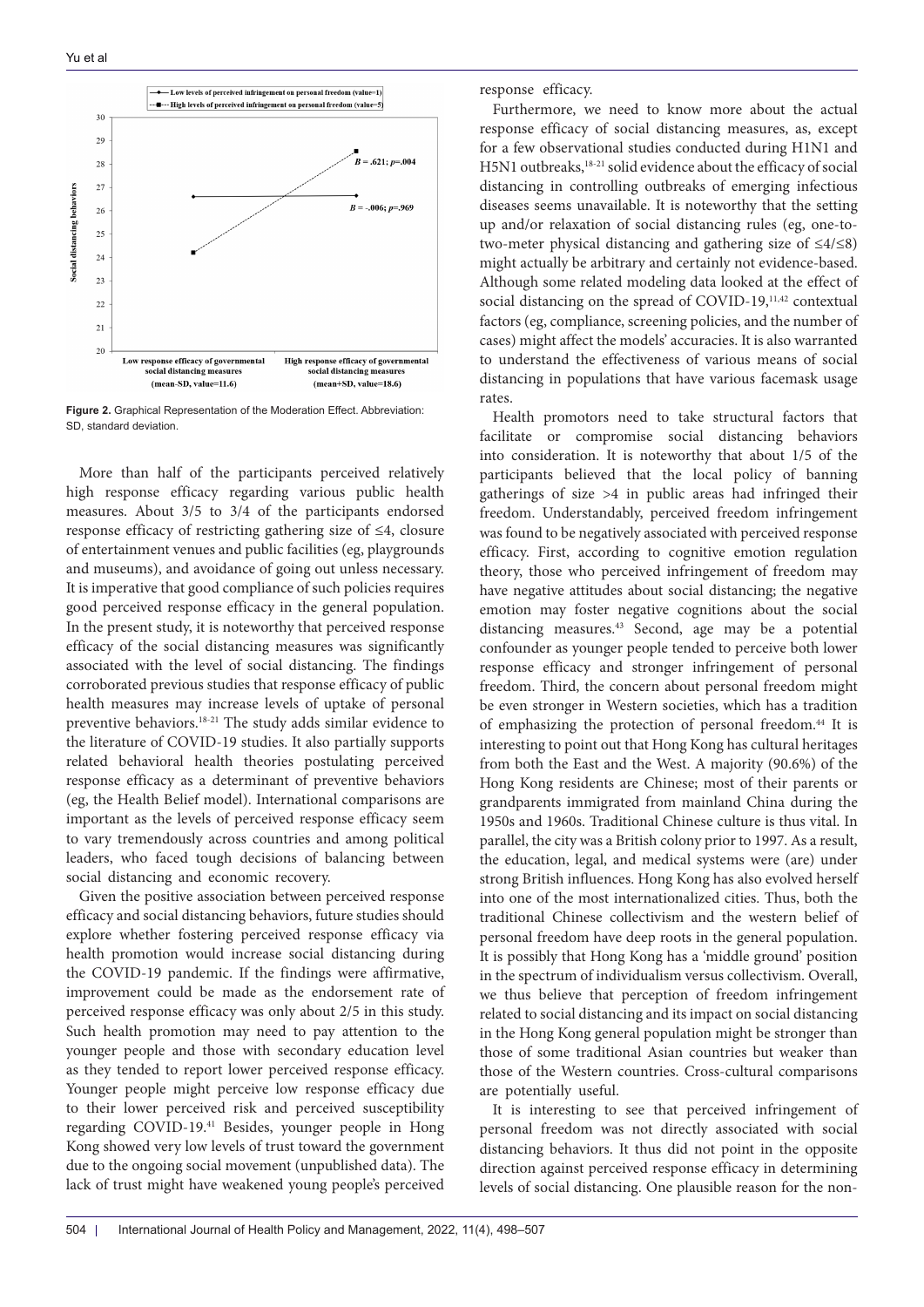significant association between perceived infringement of freedom and social distancing was that, as previously mentioned, Hong Kong Chinese people are strongly influenced by the traditional Chinese culture that emphasizes collectivism. Some aspects of collectivism have been reported to be associated with specific health-related behaviors (eg, risky sexual behaviors) in previous studies.45,46 It may partially explain the cross-country variations in the uptake of preventive measures against COVID-19 (such as social distancing) and the degree of perceived freedom infringement regarding social distancing. Some people might practice social distancing even if they feel that the measure has some infringements of their freedom because of collectivism. Some degrees of personal sacrifice for social good is the norm among Chinese people.<sup>47</sup> Collectivism seems to have been well observed in China during the pandemic; an illustration is the great support shown to the government despite personal inconvenience during the lockdowns.48

Despite the non-significant association with social distancing behaviors, interestingly, perceived infringement of freedom moderated the significant association between perceived response efficacy and social distancing behaviors. The moderation effect elaborates the relationship between perceived response efficacy and social distancing behaviors. The association was significant only among those who perceived infringement of freedom, but not among those who did not. The data suggest that perceived response efficacy might not influence all people. It might only matter in the presence of a value conflict regarding social distancing. It is plausible that those who possessed a negative value (infringement on personal freedom in this case) might need a stronger reason (perceived response efficacy) to initiate social distancing behaviors. It is noteworthy that the relationship between perceived response efficacy and social distancing might actually depend on the presence of a potentially inherent value conflict (a structural factor) regarding social distancing. Future studies may look at whether other structural moderators (eg, financial loss related to social distancing and collectivism) exist for the association between perceived response efficacy (and also other cognitive factors) and social distancing. However, readers are reminded that the moderation analysis was preliminary and exploratory in nature, and needs to be confirmed by future studies.

The study has some limitations. First, the study has some methodological limitations. (1) We cannot make causal inferences as this was a cross-sectional study. (2) Social desirability bias and recall bias may exist. (3) The observed effect size of the associations between perceived response efficacy/perceived infringement of personal freedom and social distancing was small ( $R<sup>2</sup>$  ranged from 10%-13%). The finding implies that some important factors might not have been included in the present study (eg, perceived risk and perceived susceptibility related to COVID-19, and variables related to social distancing, such as self-efficacy, boredom, and social norms). (4) The response rate was not high, although being comparable to other telephone surveys conducted in Hong Kong49,50; characteristics between participants and nonparticipants may differ. (5) The sample's age distribution and education levels were similar to those of the census,<sup>51</sup> although there were slight differences. For instance, the 18-35 age group was under-represented (17.7% versus 22.8%), while the >65 age group was slightly over-represented (25.7% versus 21.2%) in the sample. Besides, people with tertiary education were slightly under-represented in our sample when compared to the census data (25.6% versus 33.1%). Slight biases may exist, which should be normal. (6) The sequence of the question items was fixed and there might be an order effect. Second, some limitations refer to variable selection: (1) The study did not investigate the employment status of participants, which may be an important socio-demographical factor of social distancing. (2) It did not investigate other potential moderators, such as self-control, collectivism, and financial loss due to COVID-19. Third, some contextual limitations are also noteworthy: (1) Perceived infringement of personal freedom was measured by a single item about whether the restriction on gathering size of >4 persons in public areas would infringe personal freedom as the other commonly adopted mandatory governmental social distancing behaviors (eg, stay-at-home order, working from home, and closure of shops and restaurants) were not in place in Hong Kong during the study period. (2) Hong Kong is undergoing sociopolitical movements and turmoil prior to and during the COVID-19 pandemic, the social distancing measures might have been conflated with the heated political sentiments that the measures were intended to limit political freedom (eg, the right to protest). Interpretations need to take such processes into account.

# **Conclusion**

We found high levels of various types of social distancing behaviors and relatively high levels of perceived response efficacy. About 1/5 of the participants were concerned about the infringement of personal freedom due to a social distancing measure. It is interesting that perceived response efficacy did not compete (opposite effects) against each other to affect social distancing. Instead, a significant moderation effect was found. In short, social distancing may involve both public health benefits (eg, perceived response efficacy) and conflicting values (eg, perceived infringement of freedom). It is important to elaborate on the roles of the conflicting values in the relationship between cognitive factors and social distancing behaviors. There is a dearth of similar studies that investigated the role of structural factors and social values in determining social distancing, or how such factors would modify the effects of cognitive factors on social distancing. Such studies are important to understand and promote social distancing to control COVID-19 as it is a controversial public health measure. Social distancing is a new and understudied area of public health research that requires applications of interdisciplinary research frameworks. Cross-cultural studies are of particular importance as values related to COVID-19 (eg, freedom) may be tremendously different across countries; these studies may involve other theoretical frameworks (eg, the Social Cognitive Theory and Self-determination Theory). Given individual variations in collectivism, future studies should also investigate its relationship with perceived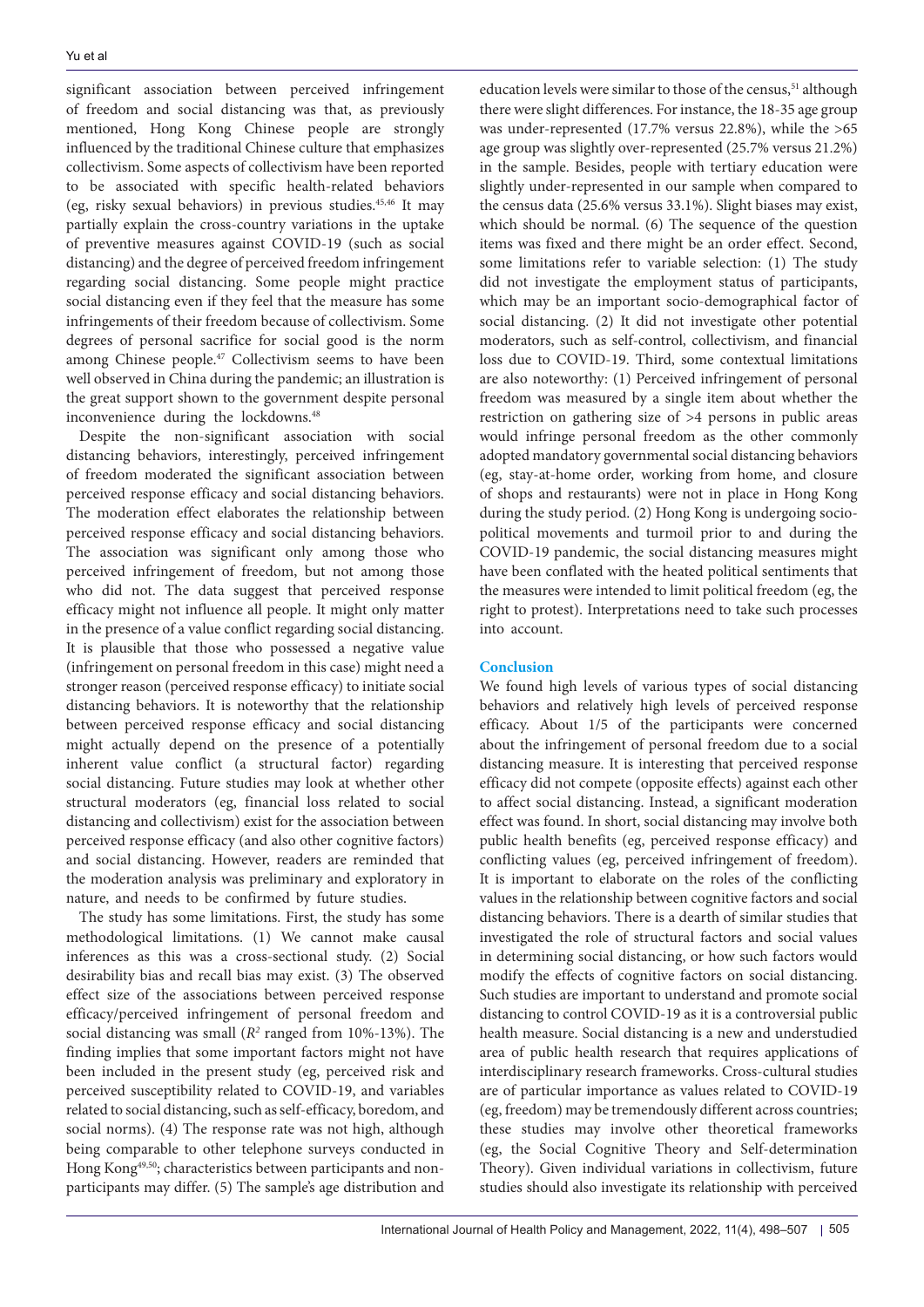freedom infringement, and whether collectivism would serve as another potential moderator of the association between perceived response efficacy and social distancing behaviors. It is a limitation that it was not assessed in the present study.

All in all, it is important to understand social distancing and related perceptions in their socio-political contexts. The pandemic and its related measures, both governmental and personal ones, have been strongly politicized in the United States and other countries,<sup>52-54</sup> where polarization toward the use of such measures was severe and social distancing and face-mask use have been used as symptoms of political stance. In Hong Kong, various opposing political parties have been criticizing many governmental measures for controlling COVID-19, such as receiving support for largescale testing from the mainland Chinese government. Some politicians criticized the gathering size restriction due to economic reasons, but political parties were basically not divided in the views regarding the gathering size restriction policy. The political impacts on the compliance with social distancing measures in Hong Kong might be lower than that of the United States. However, due to the ongoing series of socio-political unrest,<sup>55,56</sup> the public's trust in the government has dived deeply. It is possible that the lack of trust and politicization might reduce perceived response efficacy and its effect on mandatory social distancing. Future studies about social distancing in the COVID-19 context need to take the political context into account. Politicization of the pandemic and community response are hence a potentially important and new research direction.

#### **Acknowledgement**

We would like to thank all the participants for their contributions.

### **Ethical issues**

The study was approved by the Survey and Behavioral Research Ethics Committee of the Chinese University of Hong Kong (No. SBRE-19-661).

#### **Competing interests**

Authors declare that they have no competing interests.

#### **Authors' contributions**

Conceptualization: JTFL and YQY; Methodology: YQY and JTFL; Investigation: MMCL; Software: YQY; Formal analysis: YQY; Data curation: YQY; Validation: JTFL; Resources: JTFL; Writing-original draft: YQY and JTFL; Writing-review & editing: YQY and JTFL; Supervision: JTFL; Funding acquisition: JTFL.

#### **Funding**

The study was supported by internal research funding of the Centre for Health Behaviour Research. The funding source has no role in this study.

#### **References**

- 1. Wilder-Smith A, Freedman DO. Isolation, quarantine, social distancing and community containment: pivotal role for old-style public health measures in the novel coronavirus (2019-nCoV) outbreak. *J Travel Med*. 2020;27(2). doi:[10.1093/jtm/taaa020](https://doi.org/10.1093/jtm/taaa020)
- 2. Lewnard JA, Lo NC. Scientific and ethical basis for social-distancing interventions against COVID-19. *Lancet Infect Dis*. 2020;20(6):631- 633. doi:[10.1016/s1473-3099\(20\)30190-0](https://doi.org/10.1016/s1473-3099(20)30190-0)
- 3. Flaxman S, Mishra S, Gandy A, et al. Estimating the effects of nonpharmaceutical interventions on COVID-19 in Europe. *Nature*. 2020; 584(7820):257-261. doi[:10.1038/s41586-020-2405-7](https://doi.org/10.1038/s41586-020-2405-7)
- 4. Lau H, Khosrawipour V, Kocbach P, et al. The positive impact of lockdown in Wuhan on containing the COVID-19 outbreak in China*. J*

*Travel Med*. 2020;27(3). doi:[10.1093/jtm/taaa037](https://doi.org/10.1093/jtm/taaa037)

- 5. Leung K, Wu JT, Liu D, Leung GM. First-wave COVID-19 transmissibility and severity in China outside Hubei after control measures, and second-wave scenario planning: a modelling impact assessment. *Lancet*. 2020;395(10233):1382-1393. doi:[10.1016/](https://doi.org/10.1016/s0140-6736(20)30746-7) [s0140-6736\(20\)30746-7](https://doi.org/10.1016/s0140-6736(20)30746-7)
- 6. Stawicki SP, Jeanmonod R, Miller AC, et al. The 2019-2020 Novel Coronavirus (Severe Acute Respiratory Syndrome Coronavirus 2) Pandemic: A Joint American College of Academic International Medicine-World Academic Council of Emergency Medicine Multidisciplinary COVID-19 Working Group Consensus Paper. *J Glob Infect Dis.* 2020;12(2):47-93. doi[:10.4103/jgid.jgid\\_86\\_20](https://doi.org/10.4103/jgid.jgid_86_20)
- Fong MW, Gao H, Wong JY, et al. Nonpharmaceutical measures for pandemic influenza in nonhealthcare settings-social distancing measures. *Emerg Infect Dis*. 2020;26(5):976-984. doi:[10.3201/](https://doi.org/10.3201/eid2605.190995) [eid2605.190995](https://doi.org/10.3201/eid2605.190995)
- 8. Rothstein MA. From SARS to Ebola: legal and ethical considerations for modern quarantine. *Indiana Health Law Rev*. 2015;12(1):227-280. doi:[10.2139/ssrn.2499701](https://doi.org/10.2139/ssrn.2499701)
- 9. Hu Z, Song C, Xu C, et al. Clinical characteristics of 24 asymptomatic infections with COVID-19 screened among close contacts in Nanjing, China. *Sci China Life Sci.* 2020;63(5):706-711. doi:[10.1007/s11427-](https://doi.org/10.1007/s11427-020-1661-4) [020-1661-4](https://doi.org/10.1007/s11427-020-1661-4)
- 10. Al-Tawfiq JA. Asymptomatic coronavirus infection: MERS-CoV and SARS-CoV-2 (COVID-19). *Travel Med Infect Dis*. 2020;35:101608. doi[:10.1016/j.tmaid.2020.101608](https://doi.org/10.1016/j.tmaid.2020.101608)
- 11. Moore RC, Lee A, Hancock JT, Halley M, Linos E. Experience with social distancing early in the COVID-19 pandemic in the United States: implications for public health messaging. medRxiv. 2020. doi: [10.1101/2020.04.08.20057067](https://doi.org/10.1101/2020.04.08.20057067)
- 12. Farias JEM, Pilati R. Violating social distancing amid COVID-19 pandemic: psychological factors to improve compliance. PsyArXiv. 2020. doi[:10.31234/osf.io/apg9e](https://doi.org/10.31234/osf.io/apg9e)
- 13. Kavanagh NM, Goel RR, Venkataramani AS. Association of countylevel socioeconomic and political characteristics with engagement in social distancing for COVID-19. medRxiv. 2020. doi:[10.1101/2020.04](https://doi.org/10.1101/2020.04.06.20055632) [.06.20055632](https://doi.org/10.1101/2020.04.06.20055632)
- 14. Pfattheicher S, Nockur L, Böhm R, Sassenrath C, Petersen MB. The emotional path to action: empathy promotes physical distancing and wearing of face masks during the COVID-19 pandemic. *Psychol Sci.* 2020. doi:[10.1177/0956797620964422](https://doi.org/10.1177/0956797620964422)
- 15. Wolff W, Martarelli CS, Schüler J, Bieleke M. High boredom proneness and low trait self-control impair adherence to social distancing guidelines during the COVID-19 pandemic. *Int J Environ Res Public Health*. 2020;17(15). doi:[10.3390/ijerph17155420](https://doi.org/10.3390/ijerph17155420)
- 16. Rogers RW. A protection motivation theory of fear appeals and attitude change. *J Psychol*. 1975;91(1):93-114. doi[:10.1080/002239](https://doi.org/10.1080/00223980.1975.9915803) [80.1975.9915803](https://doi.org/10.1080/00223980.1975.9915803)
- 17. Janz NK, Becker MH. The health belief model: a decade later. *Health Educ Q*. 1984;11(1):1-47. doi[:10.1177/109019818401100101](https://doi.org/10.1177/109019818401100101)
- 18. Lau JT, Kim JH, Tsui H, Griffiths S. Perceptions related to human avian influenza and their associations with anticipated psychological and behavioral responses at the onset of outbreak in the Hong Kong Chinese general population. *Am J Infect Control*. 2007;35(1):38-49. doi[:10.1016/j.ajic.2006.07.010](https://doi.org/10.1016/j.ajic.2006.07.010)
- 19. Lau JT, Griffiths S, Choi KC, Lin C. Prevalence of preventive behaviors and associated factors during early phase of the H1N1 influenza epidemic. *Am J Infect Control*. 2010;38(5):374-380. doi[:10.1016/j.](https://doi.org/10.1016/j.ajic.2010.03.002) [ajic.2010.03.002](https://doi.org/10.1016/j.ajic.2010.03.002)
- 20. de Zwart O, Veldhuijzen IK, Richardus JH, Brug J. Monitoring of risk perceptions and correlates of precautionary behaviour related to human avian influenza during 2006-2007 in the Netherlands: results of seven consecutive surveys. *BMC Infect Dis*. 2010;10:114. doi:[10.1186/1471-2334-10-114](https://doi.org/10.1186/1471-2334-10-114)
- 21. Bults M, Beaujean DJ, de Zwart O, et al. Perceived risk, anxiety, and behavioural responses of the general public during the early phase of the Influenza A (H1N1) pandemic in the Netherlands: results of three consecutive online surveys. *BMC Public Health*. 2011;11:2. doi:[10.1186/1471-2458-11-2](https://doi.org/10.1186/1471-2458-11-2)
- 22. Lee M, You M. Psychological and behavioral responses in South Korea during the early stages of coronavirus disease 2019 (COVID-19). *Int J Environ Res Public Health*. 2020;17(9). doi:[10.3390/ijerph17092977](https://doi.org/10.3390/ijerph17092977)